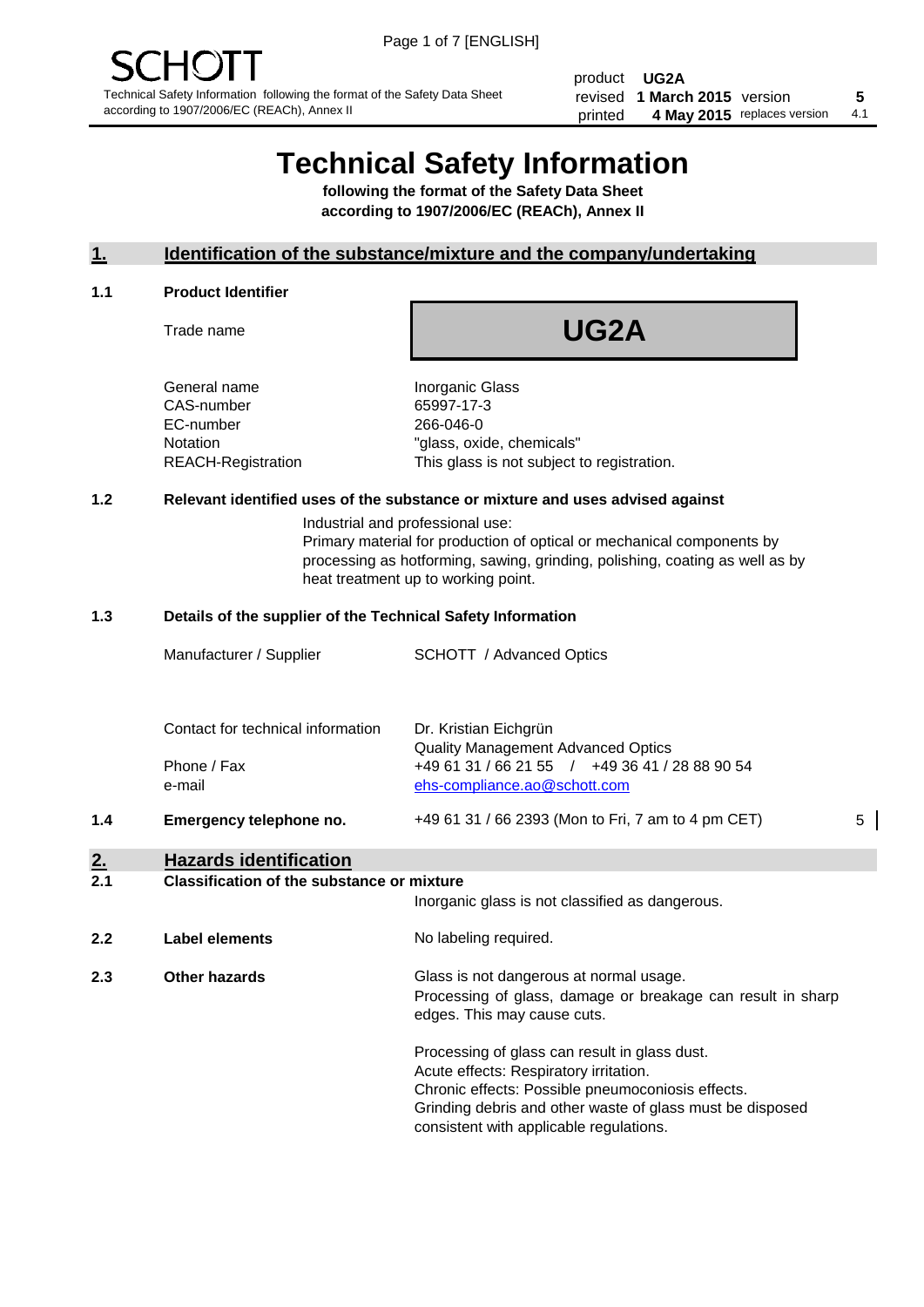# **3. Composition/information on ingredients**

#### **3.1 Substances**

As the substance glass is not included in the candidate list of substances of very high concern, currently there are no information duties according to article 33 of REACH. However for the production of glass we may use substances, which are on the candidate list and had been included in Annex XIV of the REACH regulation or could be included in future . These powdery substances are not present as such in the final glass; they are fully integrated into the glass matrix through the melting process. Thus they loose their original characteristics. The main components are listed as additional information in chapter 16. For more information please refer to ehs-compliance.ao@schott.com.

#### **3.2 Mixtures**

Glass is classified as substance acc. to regulation (EC) No 987/2008 (amending of Reach-Reg.).

#### **4. First aid measures**

#### **4.1 Description of first aid measures**

| <b>General information</b> | Glass is no hazardous substance. The following information<br>refer to glass dust and glass splinter which may result from<br>processing or breakage. |  |  |
|----------------------------|-------------------------------------------------------------------------------------------------------------------------------------------------------|--|--|
| <b>After inhalation</b>    | Supply fresh air; consult doctor in case of complaints                                                                                                |  |  |
| After skin contact         | Normally not dangerous.                                                                                                                               |  |  |
|                            | Consult doctor in case of complaints.                                                                                                                 |  |  |
| After eye contact          | Rinse under running water.                                                                                                                            |  |  |
|                            | Consult doctor in case of complaints.                                                                                                                 |  |  |
| <b>After swallowing</b>    | Consult doctor                                                                                                                                        |  |  |

## **4.2 Most important symptoms and effects, both acute and delayed**

none known

**4.3 Indication of immediate medical attention and special treatment needed** 

|     |                                                                     | none                           |  |  |
|-----|---------------------------------------------------------------------|--------------------------------|--|--|
| 5.  | <b>Fire fighting measures</b>                                       |                                |  |  |
| 5.1 | <b>Extinguishing media</b>                                          | no requirements                |  |  |
| 5.2 | Special hazards arising from the substance or mixture               | none. Glass is noncombustible. |  |  |
| 5.3 | <b>Advice for firefighters</b>                                      | none                           |  |  |
| 6.  | <b>Accidental release measures</b>                                  |                                |  |  |
| 6.1 | Personal precautions, protective equipment and emergency procedures |                                |  |  |
|     |                                                                     | none                           |  |  |
| 6.2 | <b>Environmental Precautions</b>                                    | none                           |  |  |
| 6.3 | Methods and material for containment and cleaning up                | none                           |  |  |
| 6.4 | Reference to other sections                                         | none                           |  |  |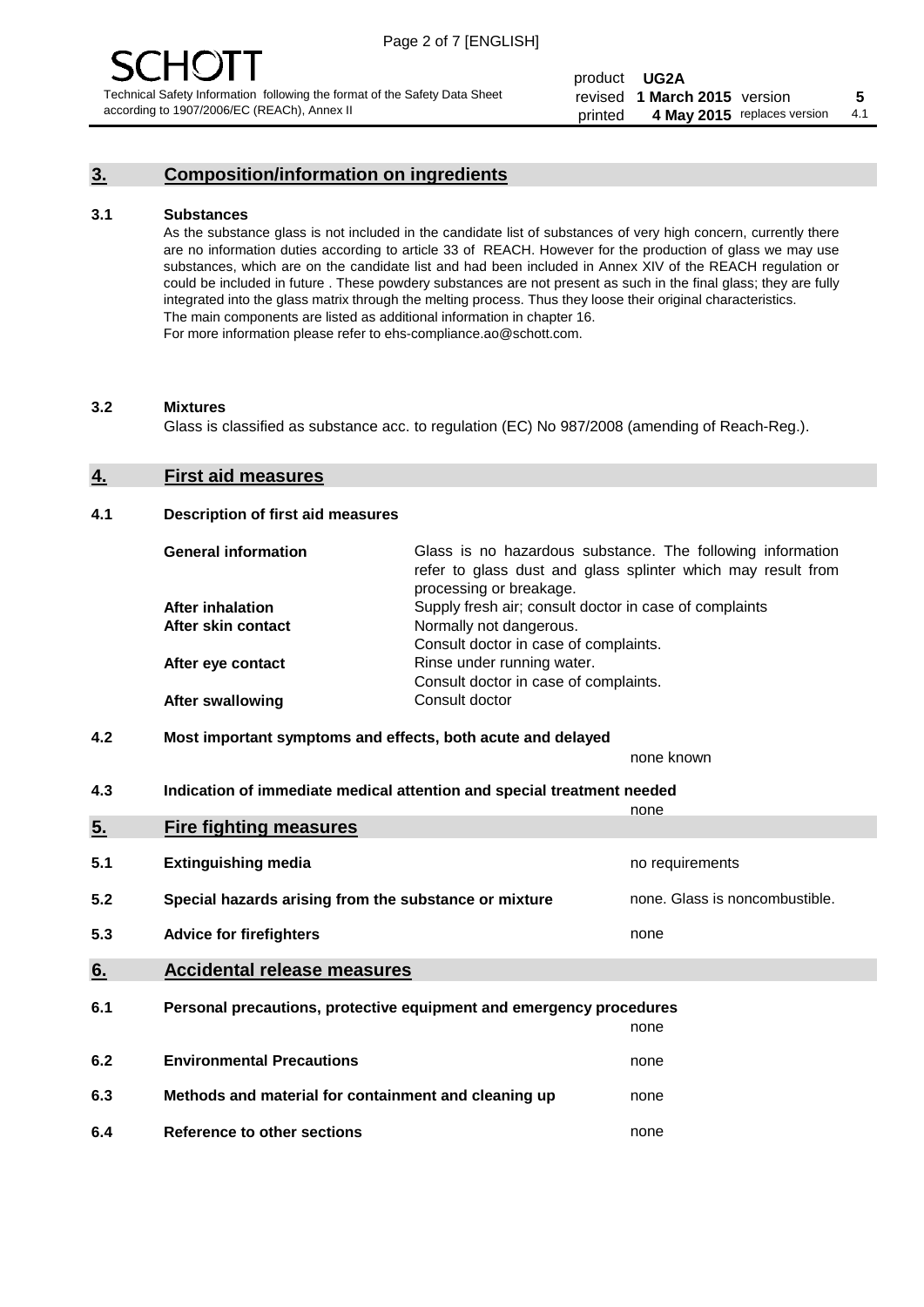

product **UG2A** revised **5 1 March 2015** version printed 4 May 2015 replaces version 4.1

| <u>7.</u> | <b>Handling and storage</b>                                                                                      |                                                                                                                                                                                                                                                                                                                                                                                                                                               |
|-----------|------------------------------------------------------------------------------------------------------------------|-----------------------------------------------------------------------------------------------------------------------------------------------------------------------------------------------------------------------------------------------------------------------------------------------------------------------------------------------------------------------------------------------------------------------------------------------|
| 7.1       | <b>Precautions for safe handling</b>                                                                             | Avoid breakage because of injury risk by sharp edges.                                                                                                                                                                                                                                                                                                                                                                                         |
| 7.2       | Conditions for safe storage, including any incompatibilities                                                     | Store in dry environment. Avoid excessive humidity.                                                                                                                                                                                                                                                                                                                                                                                           |
| 7.3       | Specific end use(s)                                                                                              | see section 1.2                                                                                                                                                                                                                                                                                                                                                                                                                               |
| <u>8.</u> | <b>Exposure controls / personal protection</b>                                                                   |                                                                                                                                                                                                                                                                                                                                                                                                                                               |
| 8.1       | <b>Control parameters</b><br>Regulation<br>Value<br>0,3 mg / $m3$<br>no information<br>peak limit<br>teratogenic | In case of dust formation, declaration for FUSED SILICA, CAS-No: 60676-86-0<br>TRGS 900 - GERMAN OCCUPATIONAL EXPOSURE LIMIT VALUES (01/2006)<br>(EXPOSURE LIMIT VALUE) with reference to the respirable fraction.<br>There is no reason to fear a risk of damage to the developing embryo<br>or foetus when limit value is adhered to                                                                                                        |
| 8.2       | <b>Exposure controls</b><br>in general.<br><b>Respiratory Protection</b>                                         | Technical measures and appropriate work processes have higher priority than personal<br>protective equipment. Provide adequate ventilation by local exhaust ventilation or ventilation<br>Adequate assessment tools for verification of effectivity of the protective measures includes<br>methods of measurements as described in "Technischen Regeln for Gefahrstoffe (TRGS) 402.<br>Technical measure: wet grinding/processing, avoid dust |
|           |                                                                                                                  | formation.<br>If glass dust or particulates are above the national exposure<br>limits use a national approved respirator for dust and fibers.                                                                                                                                                                                                                                                                                                 |
|           | <b>Hand Protection</b>                                                                                           | Use protective gloves and safety wristbands for protection<br>against cut injuries.                                                                                                                                                                                                                                                                                                                                                           |
|           | Eye Protection                                                                                                   | Use industrial safety glasses that meet national standards.                                                                                                                                                                                                                                                                                                                                                                                   |
|           | <b>Personnel Protection</b>                                                                                      | Use safety skirting for protection from sharp edges.<br>Wear safety shoes.                                                                                                                                                                                                                                                                                                                                                                    |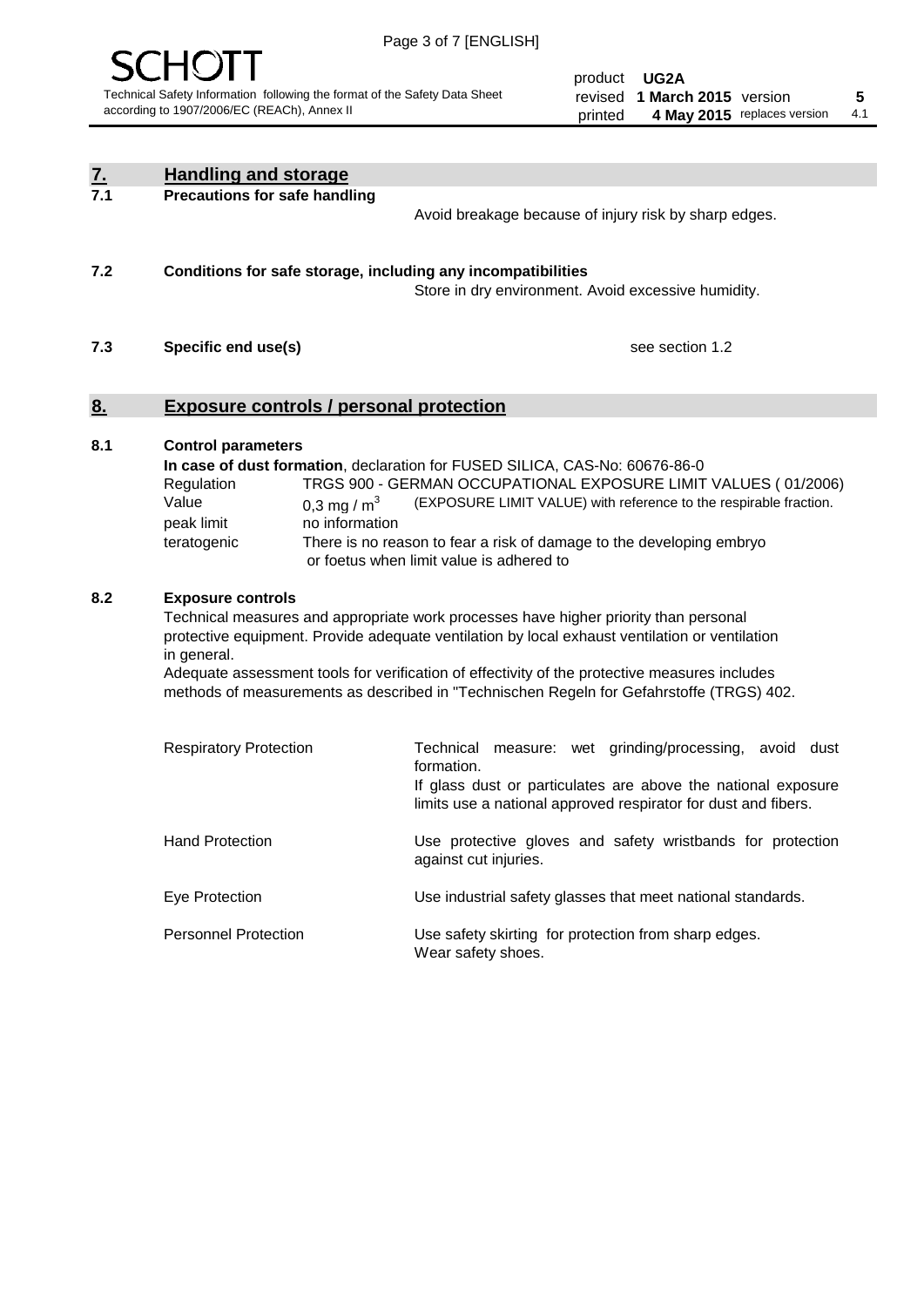# **9. Physical and chemical properties**

#### **9.1 Information on basic physical and chemical properties**

|     | Appearance                            |                                                    |
|-----|---------------------------------------|----------------------------------------------------|
|     | <b>Physical state</b>                 | solid                                              |
|     | <b>Colour</b>                         | transparent or coloured                            |
|     | <b>Odour</b>                          | odourless                                          |
|     | pH-value                              | not applicable                                     |
|     | <b>Boilling point/boilling range</b>  | not applicable                                     |
|     | Melting point/melting range           | 534 °C                                             |
|     |                                       | Transformation temperature according to ISO 7884-8 |
|     | <b>Flashpoint</b>                     | not combustible                                    |
|     | <b>Combustibility</b>                 | not combustible                                    |
|     | Ignition temperature                  | none                                               |
|     | <b>Auto flammability</b>              | none                                               |
|     | Danger of explosion                   | none                                               |
|     | <b>Explosive limits upper / lower</b> | none                                               |
|     | <b>Oxidizing characteristics</b>      | none                                               |
|     | Vapour pressure                       | not applicable                                     |
|     | Density (20 °C)                       | $2,58$ g/ccm                                       |
|     | <b>Water solubility</b>               | not applicable                                     |
|     | <b>Fat solubility</b>                 | not applicable                                     |
|     | n-octanol-water partition coefficient | not applicable                                     |
|     | <b>Other information</b>              | none                                               |
| 9.2 | <b>Other information</b>              | none                                               |

# **10. Stability and Reactivity**

#### **10.1 Reactivity**

Glass is a stable material. Glass is inert to many chemicals, but may react to hot, strong alkaline solutions and with hydrofluoric, fluorosilicic and phosphoric acids. When heated to temperatures above the melting point, metal oxide fumes may be emitted.

Glass is an amorphous, inorganic, usually transparent or translucent substance consisting of a mixture of silicates or sometimes borates or phosphates as glass formers. With additions of modifiers a melt is produced at high temperatures, that cools to a solid state without crystallization.

#### **10.2 Chemical stability**

Glass is stable at normal environmental conditions.

**10.3 Possibility of hazardous reactions** 

No hazardous reactions at intended use.

| 10.4 | <b>Conditions to avoid</b>              | see section 10.1 |
|------|-----------------------------------------|------------------|
| 10.5 | Incompatible materials                  | see section 10.1 |
| 10.6 | <b>Hazardous decomposition products</b> | see section 10.1 |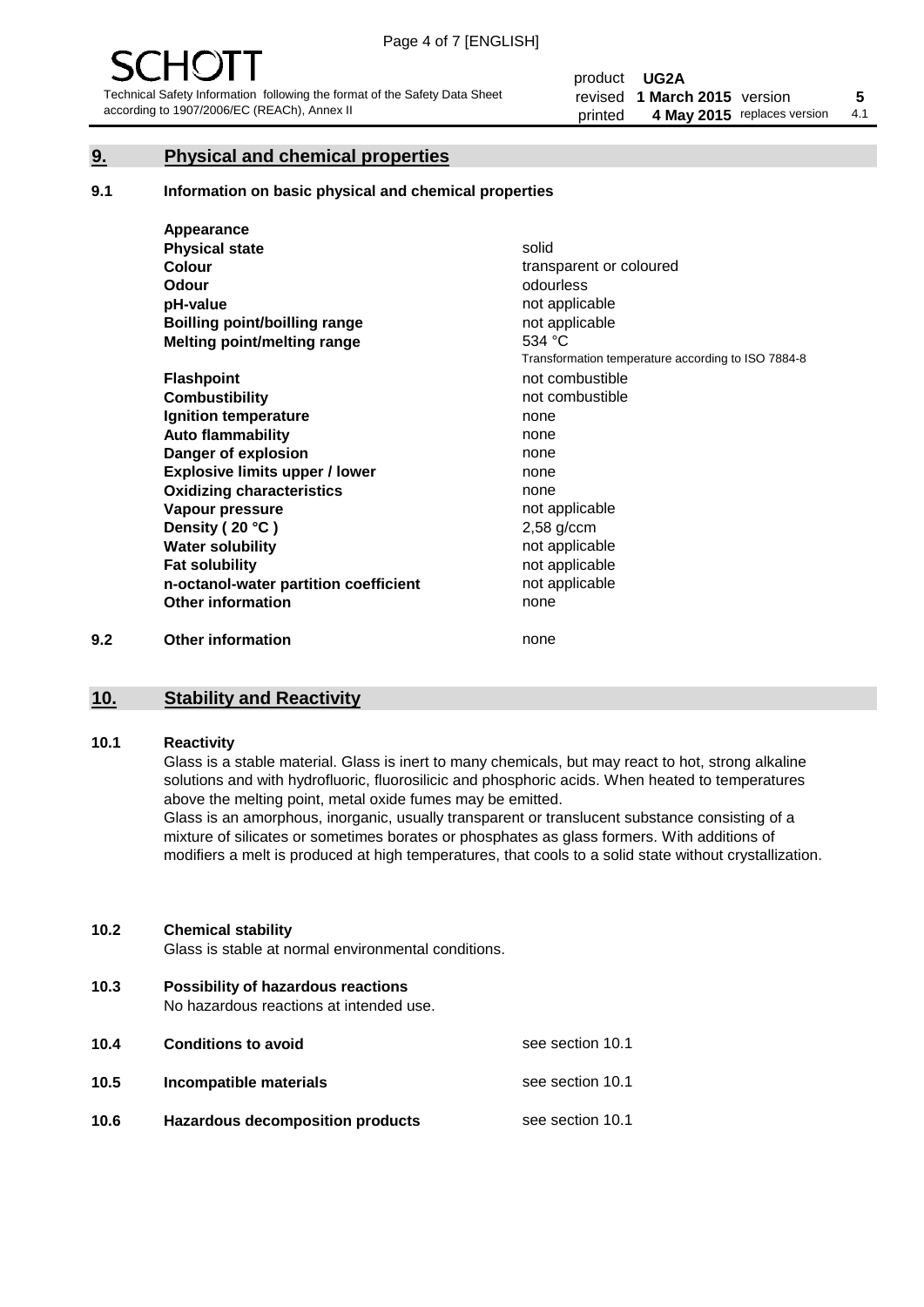

# **11. Toxicological information**

**11.1 Information on toxicological effects** Toxicological data are not available.

# **12. Ecological information**

- **12.1 Toxicity**
- **12.2 Persistence and degradability**
- **12.3 Bioaccumulative potential**
- **12.4 Mobility in soil**
- **12.5 Results of PBT and vPvB assessment**
- **12.6 Other adverse effects**

# **13. Disposal considerations**

**13.1 Waste treatment methods**

Disposal according to local regulations

unknown unknown unknown unknown

unknown unknown

| <u>14.</u> | <b>Transport information</b>                                            |                     |
|------------|-------------------------------------------------------------------------|---------------------|
| 14.1       | <b>UN Number</b>                                                        | no requirements     |
| 14.2       | <b>UN Proper Shipping Name</b>                                          | no requirements     |
| 14.3       | <b>Transport hazard class(es)</b>                                       | no requirements     |
| 14.4       | Packing group                                                           | no requirements     |
| 14.5       | <b>Environmental hazards</b>                                            | no requirements     |
| 14.6       | Special precautions for user                                            | see sections 6 to 8 |
| 14.7       | Transport in bulk according to Annex II of MARPOL73/78 and the IBC Code |                     |
|            |                                                                         | no requirements     |

# **15. Regulatory information**

## **15.1 Safety, health and environmental regulations/legislation specific for the substance or mixture**

**REACH** Under REACH glass is classified as a "Substance". According to Appendix V Number 11 of the REACh regulation glass is exempted from registration if specified conditions are met. SCHOTT AG, Advanced Optics has examined this conditions for its products. This glass is not subject to registration.

**RoHS** This glass does not contain - according to our knowledge - materials in concentrations, whose placing on the market is forbidden in accordance to the current requirements of the European Directive 2011/65/EU.

# **United Nations Globally Harmonized System (UN-GHS) related to safety information.**

This information considers also the requirements of the UN-GHS related to safety information.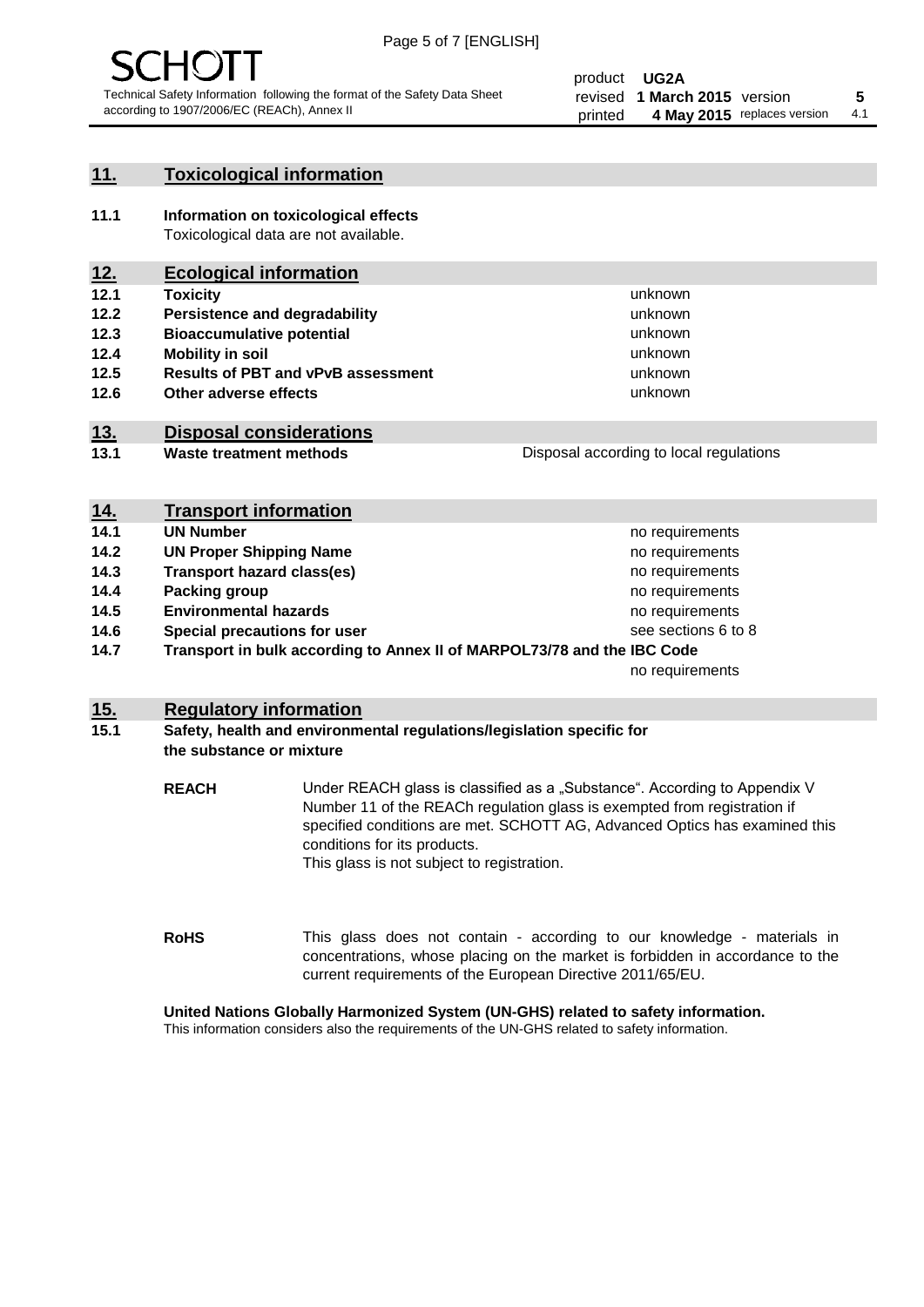# 10 J

Technical Safety Information following the format of the Safety Data Sheet according to 1907/2006/EC (REACh), Annex II

#### product **UG2A** revised **5 1 March 2015** version printed 4 May 2015 replaces version 4.1

# **15.2 Chemical Safety Assessment**

A Chemical Safety Assessment has not been carried out.

# **16. Other information**

## **16.1 Composition of mixture according to raw materials, based on the oxides.**

| chemical            |               | proportion    | <b>SVHC (REACH)</b> | Reg.      | <b>OSHA</b>                                             | <b>ACGIH</b>         | Carc. |
|---------------------|---------------|---------------|---------------------|-----------|---------------------------------------------------------|----------------------|-------|
| name                | <b>CAS-No</b> | of weigth (%) | (Y/N)               | (Y/N)     | <b>PEL</b>                                              | <b>TLV</b>           | (Y/N) |
| Aluminum Oxide      | 1344-28-1     | $1 - 10$      | No                  | Yes       | $15 \text{ mg/m}^3$                                     | $10 \text{ mg/m}^3$  | No    |
| <b>Barium Oxide</b> | 1304-28-5     | $1 - 10$      | No.                 | Yes       | $0.5 \text{ mg/m}^3$ 0.05 mg/m <sup>3</sup>             |                      | No    |
| Calcium Oxide       | 1305-78-8     | $1 - 10$      | No                  | Yes       | $5 \text{ mg/m}^3$                                      | $2 \text{ mg/m}^3$   | No    |
| Chlorine            | 7782-50-5     | < 1           | No.                 | Yes       | 3 mg/m <sup>3</sup> (Ceiling) 0.5 ppm mg/m <sup>3</sup> |                      | No    |
| Cobalt Oxide        | 1308-04-9     | < 1           | No                  | Yes       | 0.1 mg/m <sup>3</sup> 0.02 mg/m <sup>3</sup>            |                      | No    |
| Potassium Oxide     | 12136-45-7    | $1 - 10$      | No.                 | No.       | N/A                                                     | N/A                  | No    |
| Sodium Oxide        | 1313-59-3     | $10 - 20$     | <b>No</b>           | <b>No</b> | N/A                                                     | N/A                  | No    |
| Nickel Oxide        | 1313-99-1     | $1 - 10$      | No                  | Yes       | 1 mg/m $3$                                              | $0.1 \text{ mg/m}^3$ | Yes   |
| Antimony Trioxide   | 1309-64-4     | < 1           | No.                 | Yes       | $0.5 \text{ mg/m}^3$ 0.5 mg/m <sup>3</sup>              |                      | Yes   |
| Silica              | 14808-60-7    | $60 - 70$     | No.                 | Yes       | $0.1 \text{ mg/m}^3$ 0.025 mg/m <sup>3</sup>            |                      | No    |
| Titanium Oxide      | 13463-67-7    | < 1           | No                  | Yes       | $15 \text{ ma/m}^3$                                     | $10 \text{ ma/m}^3$  | No    |
|                     |               |               |                     |           |                                                         |                      |       |

**The classification and limiting values are valid for the raw materials, see section 3. Glass is not a substance of very high concern (SVHC).**

#### **Explanations to the data in the table**

| SVHC(REACH)        | The raw material is listed in the candidate list of the substances of very high<br>concern                                                                 |
|--------------------|------------------------------------------------------------------------------------------------------------------------------------------------------------|
| Reg.               | Regulated chemical substance per list OSHA Regulations (Standards - 29 CFR)<br>Subpart 1910.1000 Tables Z1 to Z3 Limits for Air Contaminants               |
| OSHA / PEL         | Permissible exposure limit – for chemical materials, issued by the OSHA                                                                                    |
| <b>ACGIH / TLV</b> | Threshold limit value - chemical substances classification by the ACGIH                                                                                    |
| <b>OSHA</b>        | Occupational Safety and Health Administration, an organization of the US.<br>Department of Labor (www.osha.gov).                                           |
| <b>ACGIH</b>       | American Conference of Governmental Industrial Hygienists (ACGIH), an<br>member-based organization that advances occupational and environmental<br>health. |
| Carc.              | Chemical substance classified as carcinogen                                                                                                                |